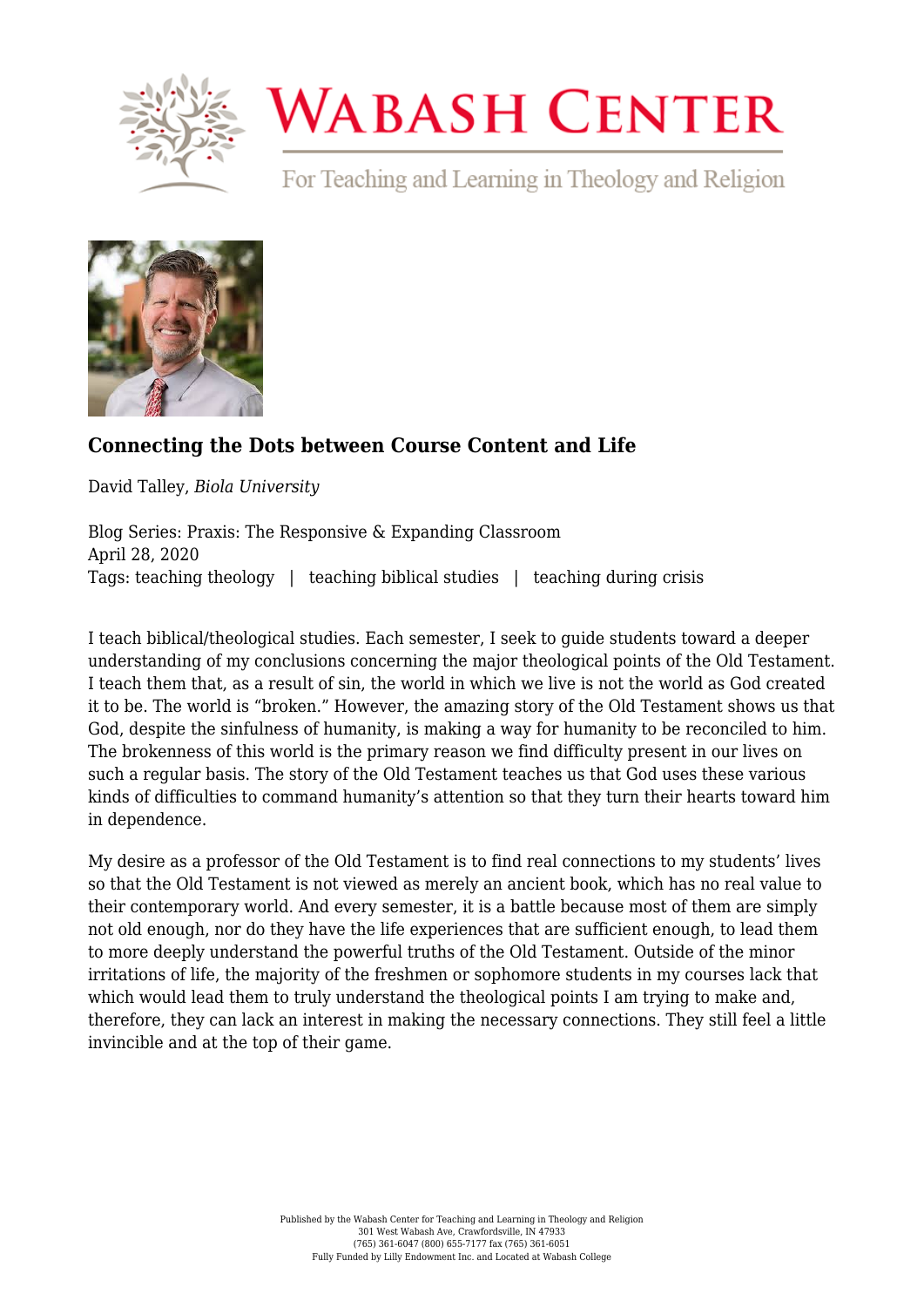Enter our global pandemic. I could not ask for a better "soft ball" to be thrown at me. It is a perfect scenario for the teachings of the Old Testament to come alive. This global pandemic has created the opportunity to openly discuss the issues confronting our world, and even the issues that confront my students, with the goal of connecting all of it to the profound theology of the Old Testament. Every situation this global pandemic brings into their lives becomes a special opportunity for them to understand the deeper realities of living in this world as we know it and all of its subsequent difficulties. Even if it does not touch their own lives in meaningful ways, they are bombarded with constant news updating them on the tragedies that other people in this world are up against. They feel it. And they are moved by it.

As numerous emotional stories flow through various information platforms, it has an impact on them, making them more prepared to listen . . . and to think. So, my responsibility as a professor is to take full advantage of a crisis that I could not have planned. For my teaching, it is truly the "perfect storm" for the application of my course content. With the emergence of this global pandemic, my class is more interested in engaging the focus of my teaching. And they will be the better for it.

Of course, this causes me to reflect on what might be less obvious in the everyday events of our world, which, if properly utilized, could create the same opportunity for my students to impacted. Perhaps, as a teacher, I have grown somewhat lazy in my attempts to connect the dots for my students. This has led me to think more deeply about the way I approach my course lectures. Consider the many issues that potentially confront my students on a daily basis:

- At a private Christian liberal arts university, costing around \$40,000 per year, this may not be an issue for my students, but one cannot help but be aware of the persons who have made a bus stop their home or walk down the street pushing their shopping cart full of their life's possessions or who scrounge around restaurant trash cans in search of food.
- Sex or human trafficking. It is difficult to believe that either sex or human trafficking could be happening in our neighbor's home across the street or in an apartment complex in close proximity to our home, but it is possible. These "invisible" people may be closer than we think. It is a horrible issue in our world, and we can put it out of our minds.
- Drug/alcohol abuse. More people will die of drug abuse in the USA than will die of this global pandemic in the year 2020. Drug abuse wrecks families, tears apart marriages, and leads to financial ruin. Students have more than likely seen the impact of this issue in one way or another.

My point is that, although these issues may not directly impact my students' lives, the global pandemic might not either. But, unlike the global pandemic, these other issues exist continuously in the world which my students and I inhabit. Oftentimes, these issues become background noise to our comfortable little worlds, but they are there. My job as a teacher is to work harder to make these connecting points when my students might be having difficulty making connection on their own. Because of this, I am thankful for the global pandemic.